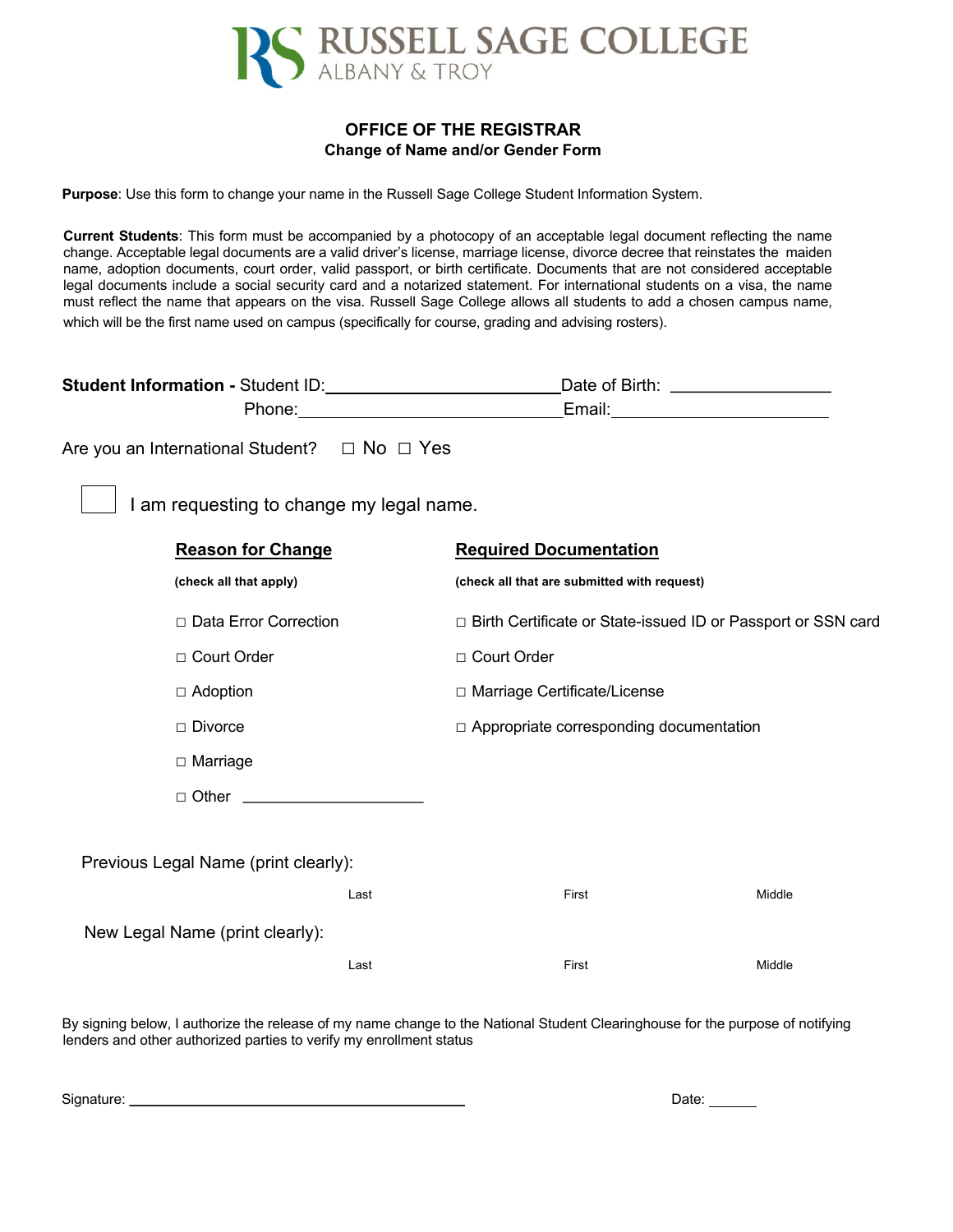## *OR*

I am requesting to add a Chosen Campus Name.

*No documentation is required to add this information to your record. It does not change your legal name.* 

| Chosen Campus First Name: _______              |                   |                                                                                                                                                                                                                                                                                                                                                                                                               |  |
|------------------------------------------------|-------------------|---------------------------------------------------------------------------------------------------------------------------------------------------------------------------------------------------------------------------------------------------------------------------------------------------------------------------------------------------------------------------------------------------------------|--|
| Legal Name:                                    |                   |                                                                                                                                                                                                                                                                                                                                                                                                               |  |
|                                                | Last name (print) | First name (print)                                                                                                                                                                                                                                                                                                                                                                                            |  |
|                                                |                   | Date: $\frac{1}{\sqrt{1-\frac{1}{2}}\sqrt{1-\frac{1}{2}}\sqrt{1-\frac{1}{2}}\sqrt{1-\frac{1}{2}}\sqrt{1-\frac{1}{2}}\sqrt{1-\frac{1}{2}}\sqrt{1-\frac{1}{2}}\sqrt{1-\frac{1}{2}}\sqrt{1-\frac{1}{2}}\sqrt{1-\frac{1}{2}}\sqrt{1-\frac{1}{2}}\sqrt{1-\frac{1}{2}}\sqrt{1-\frac{1}{2}}\sqrt{1-\frac{1}{2}}\sqrt{1-\frac{1}{2}}\sqrt{1-\frac{1}{2}}\sqrt{1-\frac{1}{2}}\sqrt{1-\frac{1}{2}}\sqrt{1-\frac{1}{2}}$ |  |
| Places where your legal first name will appear |                   |                                                                                                                                                                                                                                                                                                                                                                                                               |  |
| Student employee records                       |                   | Payroll and Paychecks                                                                                                                                                                                                                                                                                                                                                                                         |  |
| Financial aid records                          |                   | <b>Student Accounts</b>                                                                                                                                                                                                                                                                                                                                                                                       |  |
| Transcript                                     |                   | SEVIS (immigration status reporting)                                                                                                                                                                                                                                                                                                                                                                          |  |
| Public Safety*                                 |                   | International I-20s                                                                                                                                                                                                                                                                                                                                                                                           |  |
| Enrollment/Degree Verification                 |                   | Licensure Paperwork                                                                                                                                                                                                                                                                                                                                                                                           |  |

## **Places where your Campus Chosen name will appear**

Federal and State Agency Reports | NCAA official documents Moodle **Moodle** Mailed letters/documents

| Course and grading rosters | <b>Gmail Display Name</b>       |
|----------------------------|---------------------------------|
| <b>Advising Rosters</b>    | <b>Residence Life Rosters</b>   |
| Student Id Card            | Student Leader Lists            |
| Public Safety*             | Athlete roster pages on website |
| Diploma**                  | <b>Club Rosters</b>             |
| Graduation List/program    |                                 |

\*Depends on which resources are used in the Office of Public Safety

\*\* **Please note:** some employers require proof of degree and will request a copy of your diploma. They may require that your name on your diploma matches your legal name.

You may also revoke a Chosen First Name:

Please revoke my previously requested Chosen Campus Name Change.

Signature: <u>New York: Date: Date: Date: Date: Date: Date: Date: Date: Date: Date: Date: Date: Date: Date: Date: Date: Date: Date: Date: Date: Date: Date: Date: Date: Date: Date: Date: Date: Date: Date: Date: Date: Date: Da</u>